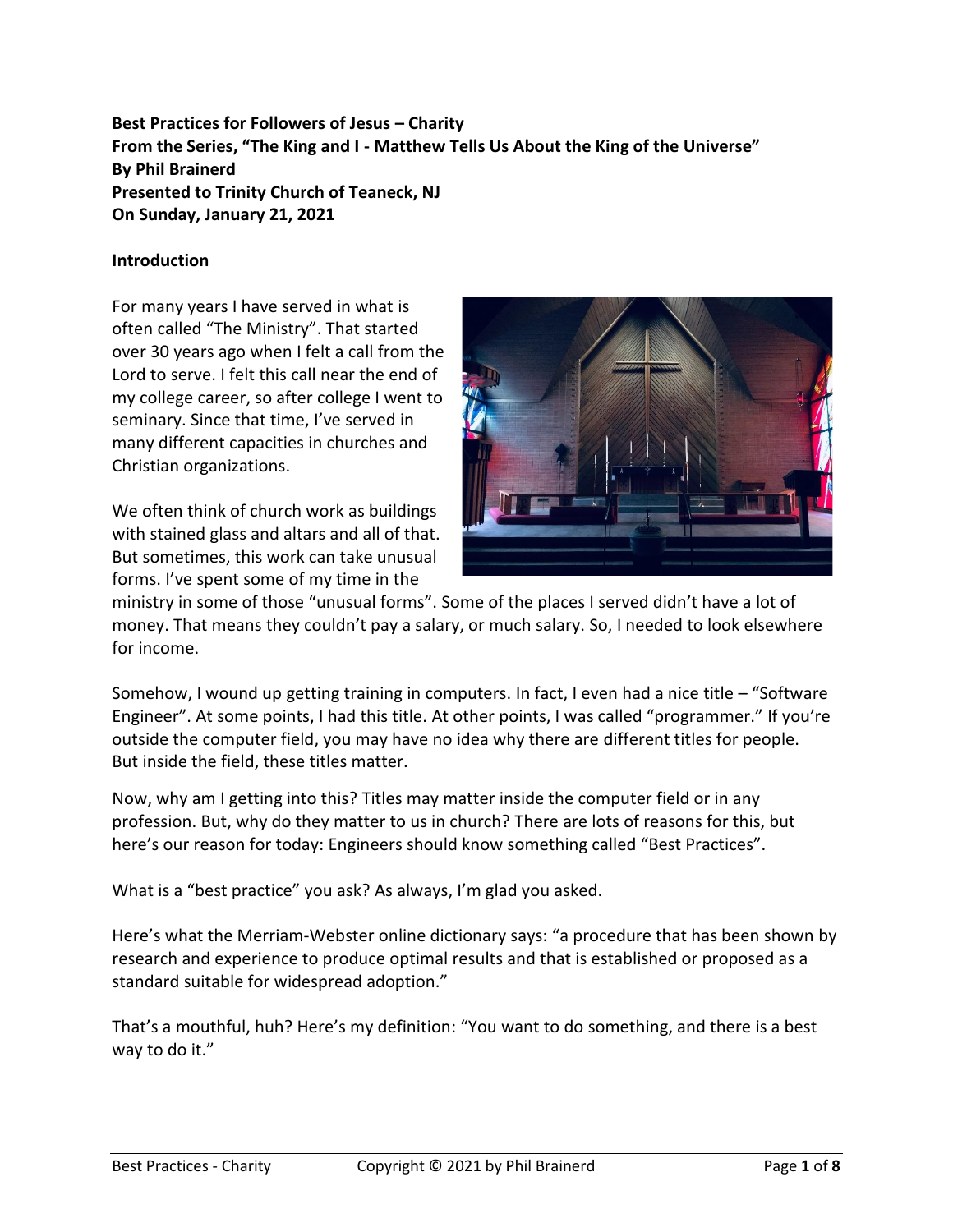Here's what's great about discovering a best practice. You want to do something, and you don't have to start from scratch to figure it out. Someone else already did that. The definition we read a moment ago says that people sometimes figure out the best way to do something, or best practice, through experience. That means trial and error. With trial and error you try different things to see what works, and what works best. Along the way you also find out what doesn't work, or what doesn't work very well. That can be a problem because failed ways to do things are expensive.

There is a better way, though. Often, a company makes something. When they make it, they don't just hand it to people. They tell everyone the best way to use their product. They give you instructions. So, the best way to get a best practice is from the maker of the things you want to use.

We're in our series, "The King and I – Matthew Tells us About the King of the Universe." We're in chapters 5-7, a section we're calling "The Christian Manifesto." In this manifesto, Jesus just finished telling us about things that are important - He told us about things that matter to the Master. We just finished that series. Once we know what these things are, once we know what matters to our Master, hopefully they start to become important to us.

So now we ask, "What do we do in response?" We'll find out that there are things followers of Jesus do. There are activities for disciples. Jesus tells us what these things are. As it turns out, Jesus doesn't leave us alone. He doesn't make us figure out on our own how we should do them. He tells us the best way. In any other place, these would be called, "best practices". So now, we're going to begin a series entitled, "Best Practices for Followers of Jesus."

What are things people should do if they're followers of Jesus? And what is the best way to do them? Let's read:

Be careful not to practice your righteousness in front of others to be seen by them. If you do, you will have no reward from your Father in heaven. (Matthew 6:1)

# **Privacy**

We're going to call the first best practice, "Privacy". It's foundational for many other practices. Let's break this statement apart.

# **Reward**

Jesus tells us that if you use his recommendations, there is a reward. Here's an important point: There's nothing wrong with working towards a reward. In fact, it's a good thing. You just have to make sure you're looking for the right reward in the right place.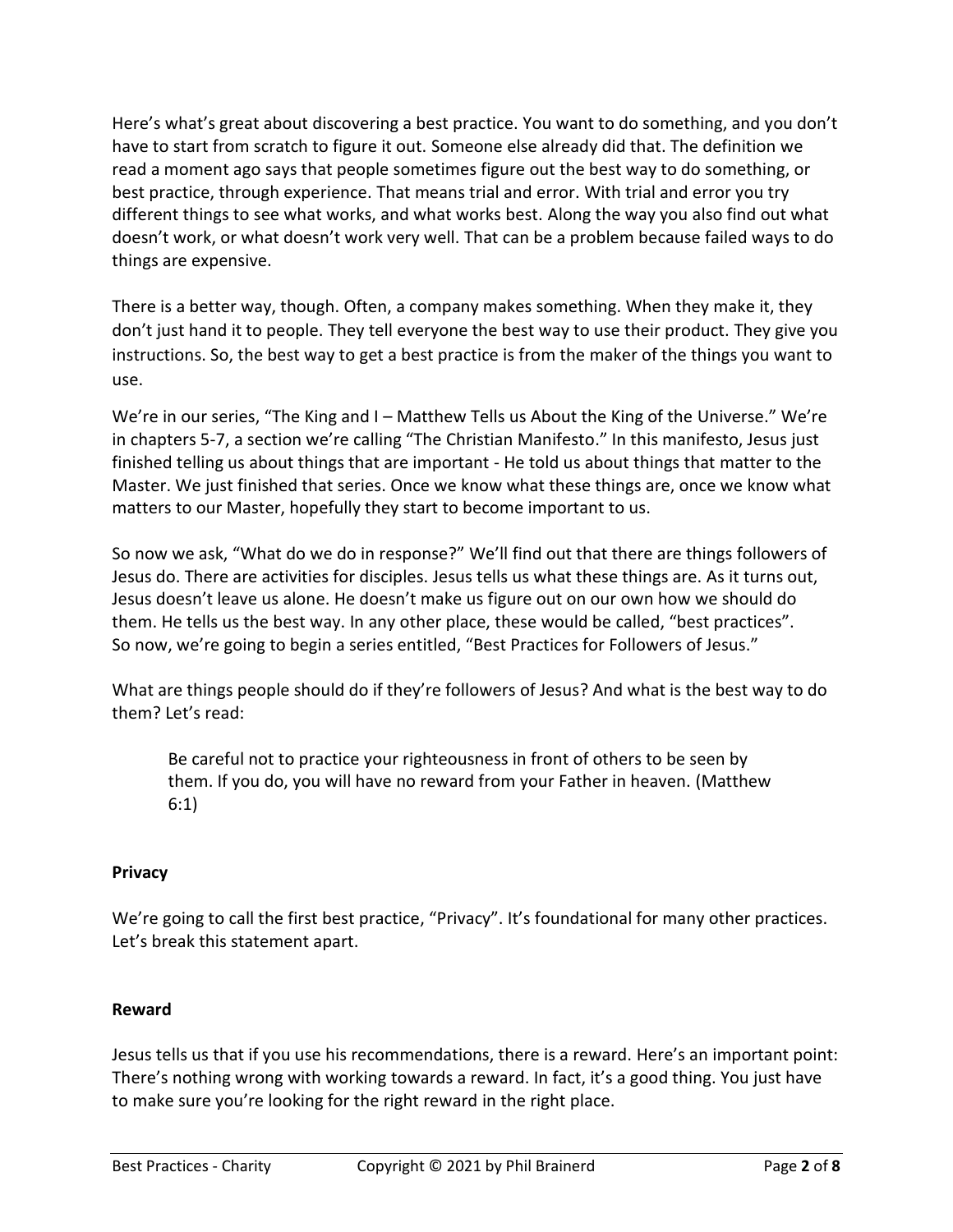Here's what you need to know about reward: The reward comes from your Father in heaven.

What is the reward? It's important to be reminded what we're NOT working for.

8 For it is by grace you have been saved, through faith—and this is not from yourselves, it is the gift of God— 9 not by works, so that no one can boast. (Ephesians 2:8-9)

So, we're not working for salvation. We're not working for heaven. God gives those things as a free gift to people who have faith in him. He does not give salvation and heaven as a result of our good works. If this idea is new to you, Let us tell you how you can have a full assurance of eternity in heaven as a free gift from God. We'll have some sites you can visit at the end of this article.

So what are we working for? Two sessions back, we talked about love, and how it matters to the Master. Let's be reminded of what we learned there:

44 But I tell you, love your enemies and pray for those who persecute you, 45 that you may be children of your Father in heaven. (Matthew 5:44-45)

Jesus tells us that when we love, we can be like our Father in heaven. Why is that important? Because that's what we were created for! God created us so that we could know him and enjoy him. That is the start of our reward.

Jesus told a story in Matthew 25 about a wealthy man who went on a long trip. As he was leaving, he entrusted large amounts of money to some of his servants. Some of the servants took the money and invested in various things that made even more money. When their master came back, they happily gave the money to their master. Here's what the master said:

20 The man who had received five bags of gold brought the other five. 'Master,' he said, 'you entrusted me with five bags of gold. See, I have gained five more.' 21 His master replied, 'Well done, good and faithful servant! You have been faithful with a few things; I will put you in charge of many things. Come and share your master's happiness!' (Matthew 25:20-21)

The ultimate reward for a follower of Jesus is the smile of the master. We're happy to hear the words, "Well done, good and faithful servant." After that, we're just told that we will share in our Master's happiness. We don't need to know what that is, really. We trust him for that.

There more things that we receive as rewards, and we'll learn about those things in the future. For now, our understanding of rewards is that we want the right reward from the right place. The right reward is knowing God. The best place to get that is directly from him.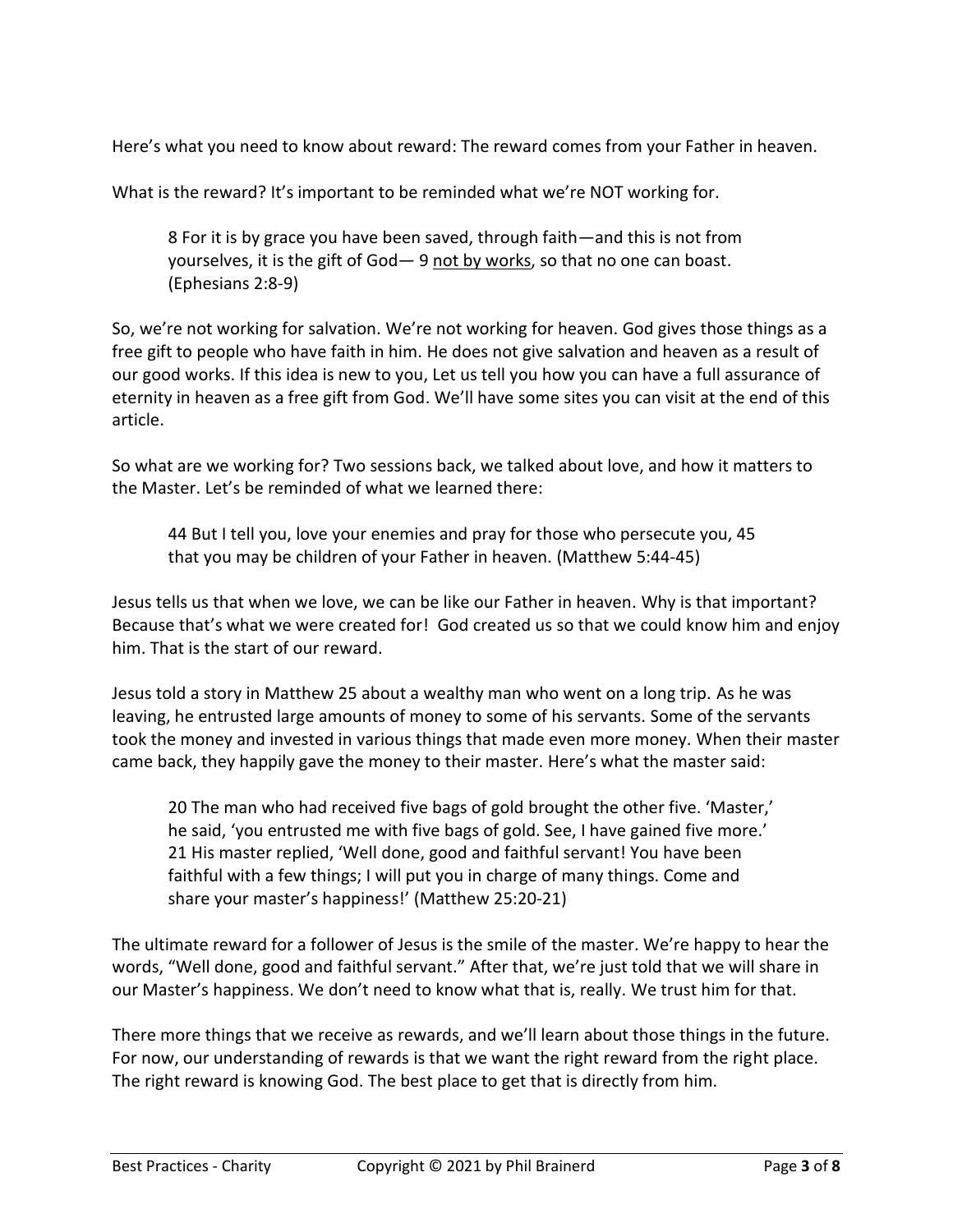In learning this best practice, Jesus tells us about the wrong reward from the wrong place. Let's read again:

Be careful not to practice your righteousness in front of others to be seen by them. If you do, you will have no reward from your Father in heaven. (Matthew 6:1)

So, the wrong place to seek a reward is others - Other people.

Notice, Jesus works on the assumption that people will try to practice their righteousness. This can take lots of forms, and we'll talk about those in coming sessions. The main thing though, is to avoid practicing our righteousness in front of others for the purpose of being seen by them.

So the wrong reward is the approval of other people. And it follows that the wrong place to seek this reward is others. So that's why Jesus teaches us that:

# *Best Practice Number one is Privacy.*

This governs many or the other best practices. When you perform acts of righteousness, do them for your Father in heaven. Don't perform acts of righteousness in front of others to be seen by them so that you can gain their approval.

Now, some say that there is a little confusion here. Let's see why. Back in Matthew 5 we read this:

In the same way, let your light shine before others, that they may see your good deeds and glorify your Father in heaven. (Matthew 5:16)

OK. So, what is it? Are we supposed to do things in front of others, or in private? Here Jesus seems to say that we're supposed to do everything in public so that God will be glorified. Then just a few paragraphs later, he says we should do things in private. Which is it? The answer: It depends. It depends on your *motive*.

So, the next thing Jesus is going to do after giving us the best practice is to give us some practical help in developing good motives.

Let's read on in Matthew 6:

2 "So when you give to the needy, do not announce it with trumpets, as the hypocrites do in the synagogues and on the streets, to be honored by others. Truly I tell you, they have received their reward in full. 3 But when you give to the needy, do not let your left hand know what your right hand is doing, 4 so that your giving may be in secret. Then your Father, who sees what is done in secret, will reward you. (Matthew 6:2-4)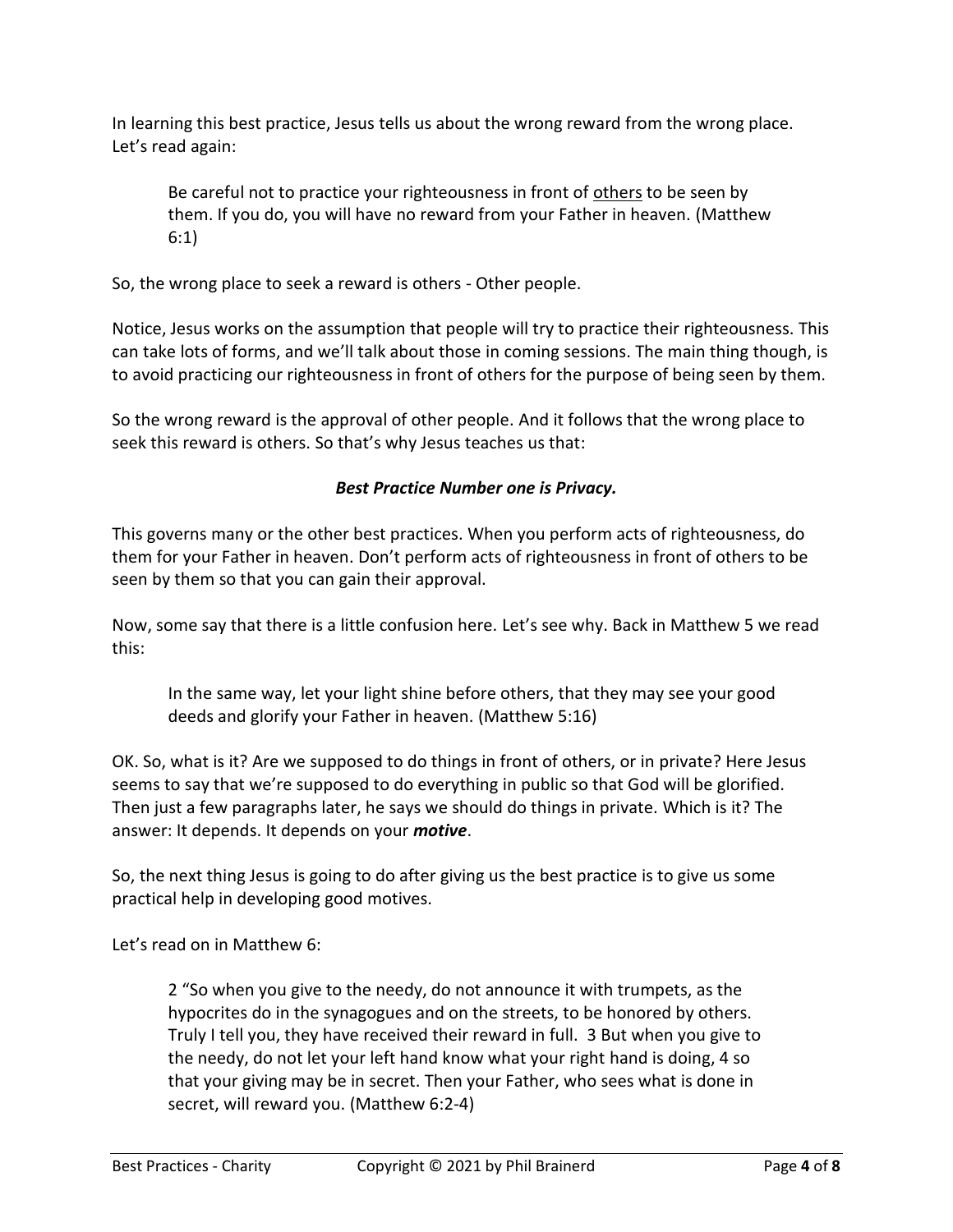So here is some practical advice that Jesus gives to his followers. He's going to base that advice on practices of his day. We'll try to bring them into our current day in a few moments.

Let's break apart this statement: "…when you give to the needy…" Notice something here. Jesus says, "when" you give to the needy. In other words, he assumes that his followers will do this. He assumes this because he's said in other places that God's word matters to the master. And God's Word encourages God's people to be generous with those who are less fortunate.

Whoever is kind to the poor lends to the Lord, and he will reward them for what they have done. (Proverbs 19:17)

That's just one statement. There are many more. So, Jesus assumes that his followers will be kind to the less fortunate, because that's what God's Word says to do. And God's Word matters to the Master.

Jesus also told us that humility and love matter to the Master. In those sections we discussed being kind to the less fortunate, even if they are your enemy. We won't go back there; I'll encourage you to look up those messages in the series, "What matters to the Master". Again, you'll find links at the end of this article.

So, whether or not to give isn't the question. Giving with the right motive is.

In this best practice, Jesus starts with the wrong way to do it:

So when you give to the needy, do not announce it with trumpets, as the hypocrites do in the synagogues and on the streets, to be honored by others. Truly I tell you, they have received their reward in full. (Matthew 6:2)

Note the words: "Do not announce it." The commentators that I go to for information suggest that there is no clear example of people actually blowing trumpets when they gave. Once again, Jesus sometimes used colorful language to make a point. These people weren't blowing trumpets. Although, they were so obvious in their giving that they might as well have. The point: Don't announce your giving. Don't tell people you're doing it if you can avoid it.

Jesus says that people who do this are *hypocrites*. The word that is used here is a Greek word for actor. An actor is a person who plays other people on the stage. For professional actors on a stage, that's fine. For people who want to be followers of Jesus, it's a very bad idea. Jesus will use the word hypocrite many times as we work our way through Matthew. Believe me, it's never a compliment.

Jesus says these people do this to be honored by others. Sometimes, they are successful in that. That's a shame, because in that case, that earthly honor is all they get. They have received their reward in full. No more.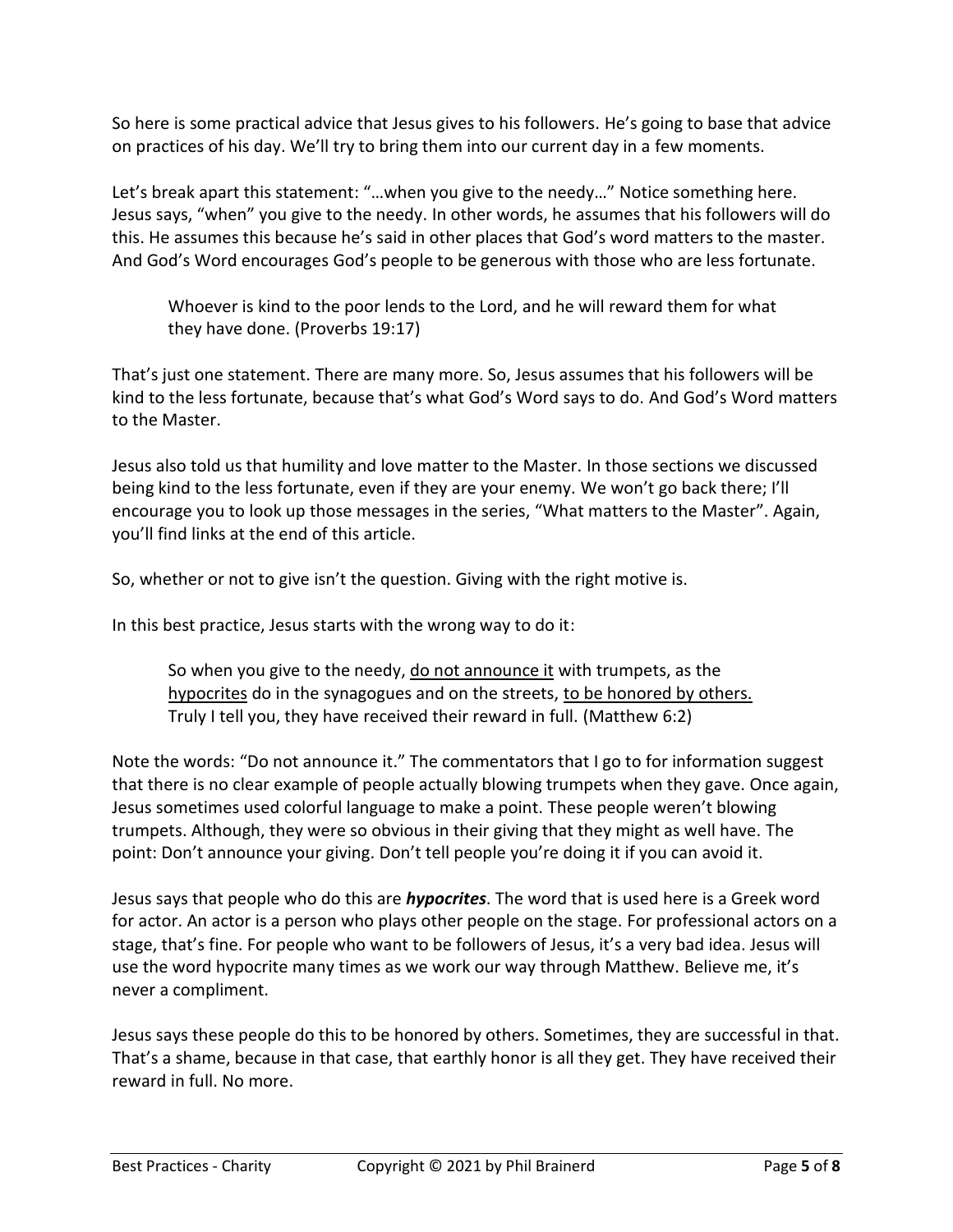What should we do instead? What is the best practice to help us to give with good motives? How can we avoid being a hypocrite?

3 But when you give to the needy, do not let your left hand know what your right hand is doing, 4 so that your giving may be in secret. Then your Father, who sees what is done in secret, will reward you. (Matthew 6:3-4)

Is it possible to avoid having one hand know what the other is doing? No. Once again, we're seeing colorful language. It makes the point well, doesn't it? You can't be more secret than to keep your hands in the dark from each other. The point: Do everything you can to give in secret, in private.

What happens when you do that? Your Father sees. God can see everything. There is nothing hidden from his eyes. When he sees, he will reward you. This takes something called *faith.* You must believe that God is capable of seeing all things. You must believe that he will reward those who obey him.

So, when we apply this best practice, privacy, to giving, it helps us in at least two ways. 1) It helps our motives. In this way it helps us to have pure hearts. We do things to please God, not others around us. 2) Next, it also helps our faith to grow. We rely upon God's ability to see the things we do in secret.

Let's look at an example in the Scriptures of someone who did this. This is a story from the book of Acts, where the apostles of Jesus travelled around the Roman empire sharing their faith and starting the first churches.

At Caesarea there was a man named Cornelius, a centurion in what was known as the Italian Regiment. 2 He and all his family were devout and God-fearing; he gave generously to those in need and prayed to God regularly. 3 One day at about three in the afternoon he had a vision.

He distinctly saw an angel of God, who came to him and said, "Cornelius!" 4 Cornelius stared at him in fear. "What is it, Lord?" he asked. The angel answered, "Your prayers and gifts to the poor have come up as a memorial offering before God. (Acts 10:1-4)

Here is the man name Cornelius. He was a Roman. He was an important officer in the Roman army. And yet, he and his family had come to faith in the God of Israel. So, he prayed and gave to the needy. One day, he is visited by an angel who tells him that God heard his prayers and saw his gifts. Those gifts are a "memorial offering before God".

So, God does see when we help those in need. It's not important that anyone else saw: God saw. And God rewarded Cornelius. He was told to call the Apostle Peter who came and shared the Christian faith with him.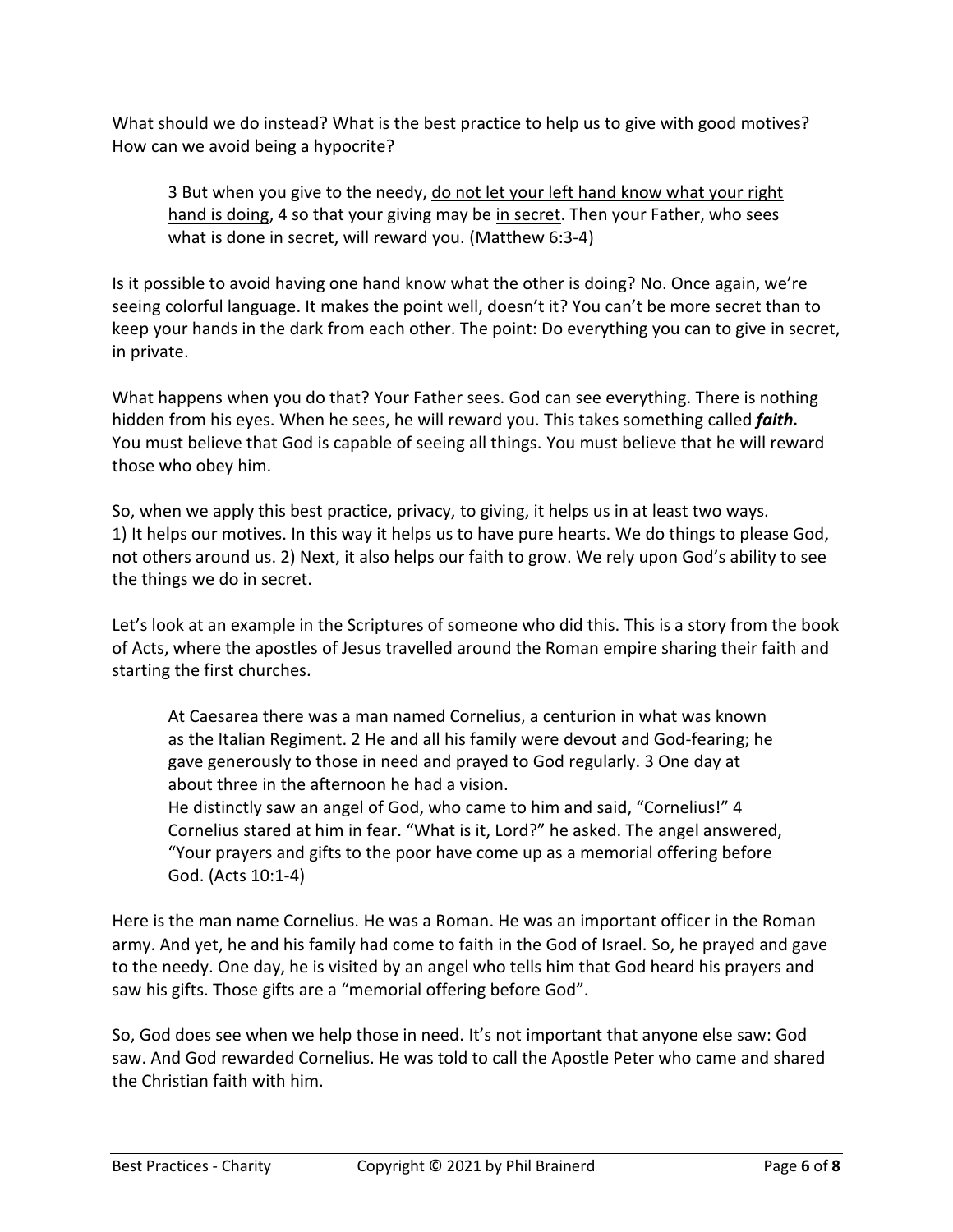As we said earlier, this is how things looked in the days of Jesus. The story of Cornelius took place in the days of the early church. What does this look like today?

# **Giving Today.**

Today, we encourage followers of Jesus to give in three ways.

First, we give to the church. We need to pay the bills and keep our building running. We need to modernize old things. This all happens with the gifts of God's people.

Next, we give to special ministries that spread God's word. You can give to support a missionary or you can give to a group like the Billy Graham Evangelistic Association.

Finally, you can give to the poor. You can do that personally if you know someone in need. Or, you can give to ministries that help the needy in the name of Jesus. There are groups like Samaritan's purse - That's an offshoot from the Billy Graham Association. They do everything from medical missions to helping starving people around the world. In our area, we have some local things like the local crisis pregnancy center. If a woman is pregnant and doesn't know where to go, she can get all kinds of help at places like this.

There are groups that allow you to focus on individual needs. One group I like is Compassion International. They let you sponsor a poor child somewhere around the world. You give a small gift every month, and it goes to one child. Your money helps the child to be fed and to receive an education.

I like these groups in particular, because when they help people, the tell the people that they're getting a gift in the name of Jesus. So, as we're told, the people receiving the gifts can glorify God because of your generosity.

In every case, it's possible to give in secret. If you give at our church, we have envelopes so you can hide what you're giving. For a long time, we passed around plates during an offering time. Recently, we've returned to a box at the back of the worship hall. You can put your money in an envelope and drop it in when no one's looking. If someone is looking, and your money is in an envelope, no one knows how much you're giving. Or, you can mail your envelop in during the week.

In America, contributions are tax-deductible, so someone needs to see the check. Be assured that those people in our church are sworn to secrecy. They don't advertise what you give. They don't even tell me what people are giving.

Let's pull this all together.